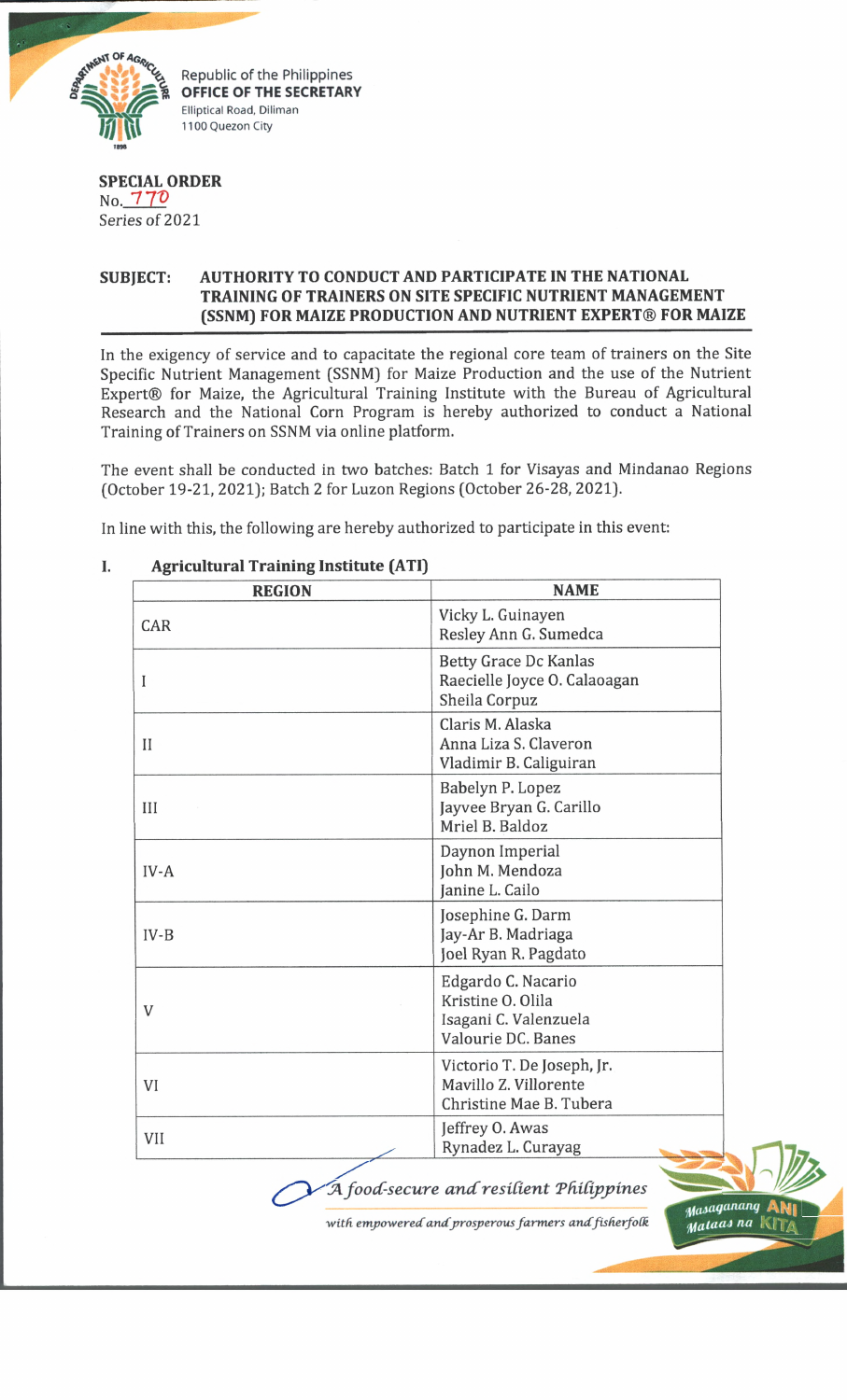| <b>REGION</b>                   | <b>NAME</b>                                                                                   |
|---------------------------------|-----------------------------------------------------------------------------------------------|
| <b>VIII</b>                     | Gizell Jill D. Nuñez<br>Emie O. Uy                                                            |
| $\sim$ 10 $\pm$<br>IX           | Mylen Corpuz Espinosa<br>Baby Grace R. Lanit<br>Marissa P. Paredes<br>Sittie Norjanna U. Pala |
| X                               | Noriel Kris O. Santillan<br>Philip D. Villegas<br>Marylie P. Monteroyo                        |
| XI                              | Rolls M. Rubis<br>Ruby Jane P. Bentiroso                                                      |
| XII                             | Teofilo T. Jumawan, Jr.<br>Jon Ian Belo<br>Alma Camales                                       |
| $\sim$<br>XIII                  | Neptali V. Madarimot<br>Caerian B. Muga<br>Maria Den B. Parro                                 |
| Project Officer                 | Hershey M. Turda                                                                              |
| <b>Training Management Team</b> | Jonaly E. Villasis                                                                            |

## П. **DA Regional Field Offices**

 $\rightarrow$   $_{\rm \tilde{e}}$ 

 $\bar{\chi}$  )

| <b>REGION</b> | <b>NAME</b>                                                                                                     |
|---------------|-----------------------------------------------------------------------------------------------------------------|
| CAR           | Rengiv Banawag<br>Crissa Datic                                                                                  |
| I             | Florante Gallebo<br>John Leo B. Bungubung<br><b>Ruel Ramos</b>                                                  |
| $_{II}$       | Paul Vincent J. Balao<br><b>Emelito Yuro</b><br>Dorris Morgado<br>John Michael Felipe<br>Mark Jayvie P. Soriano |
| III           | Genesis C. Martin<br><b>Melody Nombre</b><br>Adrian P. Vinuya                                                   |
| $IV-A$        | Arlene V. Natanauan<br>Jonadeth A. Royo<br>Ailyn G. Miranda                                                     |
| $IV-B$        | Bernadeth B. Respicio<br>Jayjoy Guray<br>Joel Ordenes                                                           |
| V             | Arvin Abainza Nolasco<br>Debie Pante<br>Jonah Bolivar                                                           |